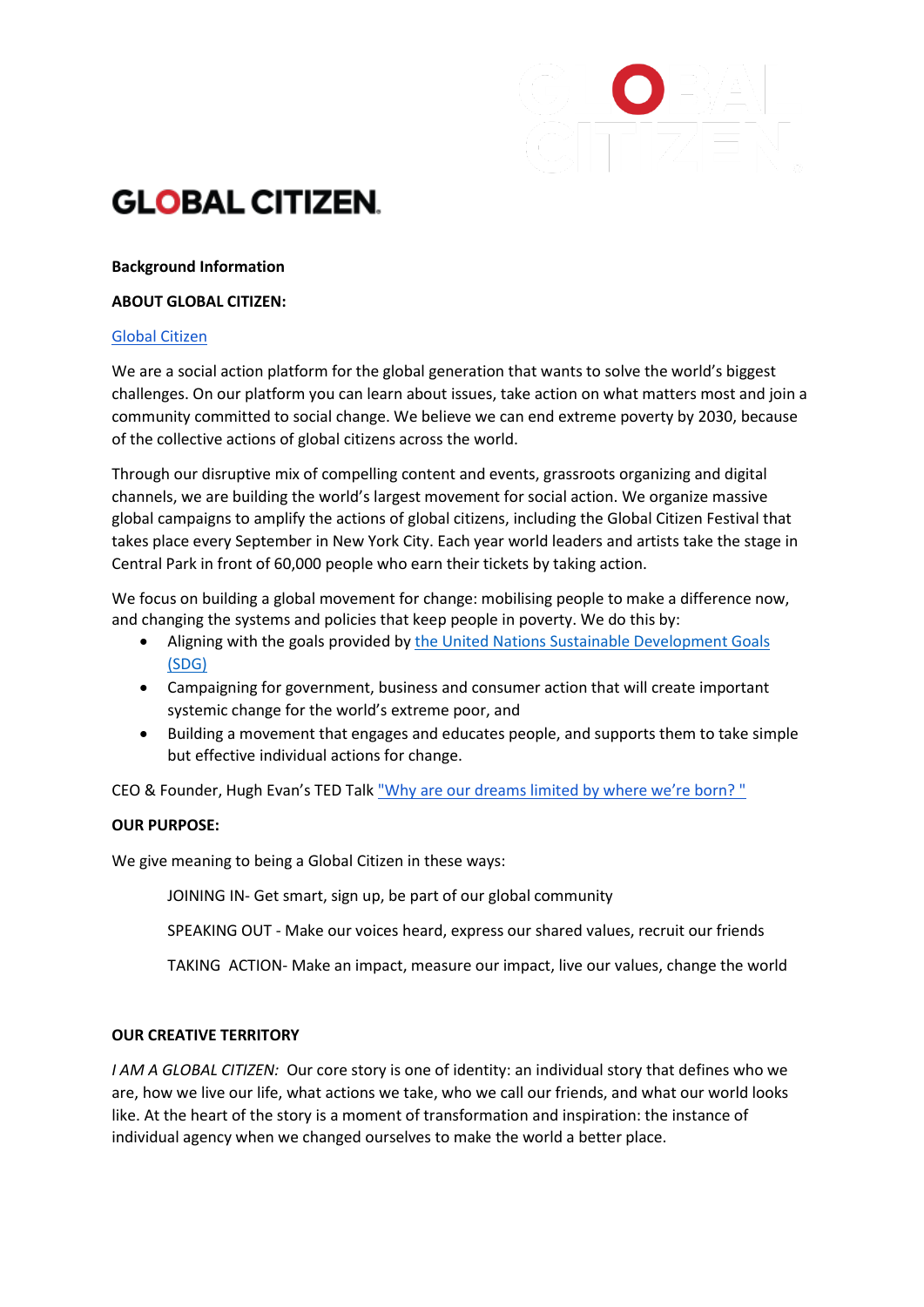We seek to tell the stories of real people becoming global citizens - from the everyday to the renowned- in their authentic voices and contexts. All of our ideas may differ in content, but they always highlight the individual participant as part of the collective movement.

### **Tonality**

Friendly but not flip

Smart but not smug

Driven but not dull

Uplifting and urgent

Bold and bright

### **Brand Values**

- **Improving ourselves & our world.** Global change begins with changing ourselves. We make the world a better place by making ourselves better people. Lifestyle choices, purchase decisions, career moves, personal education, political actions: they define who we are, who we befriend and the world we choose to live in.
- **Hungry to learn & share.** New sources of information are everywhere. Our restless quest is to learn and share learning rapidly: to acquire knowledge and disseminate it to our friends as an expression of our identity.
- **Diversity & equality.** Our world is becoming more diverse with every passing year. We insist on tolerance, equality and open-mindedness. We celebrate our differences and diversity. We believe in collective action as well as our individual freedom.
- **Change is constant**. In an uncertain and rapidly changing world, we are optimistic about the direction of change and embrace the opportunities presented by the global transformation that is all around us.

# **Our Beliefs**

We believe that our work today is more important than ever towards resolving the deep divisions in our society. The cultural divide that expands across class can not be resolved with isolationism nor by building walls and cutting aid

We strongly believe that through the global community of citizens who support local initiatives, the vision of true global citizenship and a world without want will be realized.

### **Our Challenge**

It is critical for us to be able to articulate what we represent to a world that is desperate for unity and equality, no matter where one was born, because we are all Global Citizens. We want to assure people that we offer a way for them to channel their growing frustration with this divided world, into proactive activism, and therefore, create a better planet for all.

As an advocacy organization who rallies diverse movements on the ground and online, we often struggle to articulate who we are, clarity of mission and what global citizenship means and move citizens to action and advocacy. What we stand for is more relevant than ever and we want to articulate that message.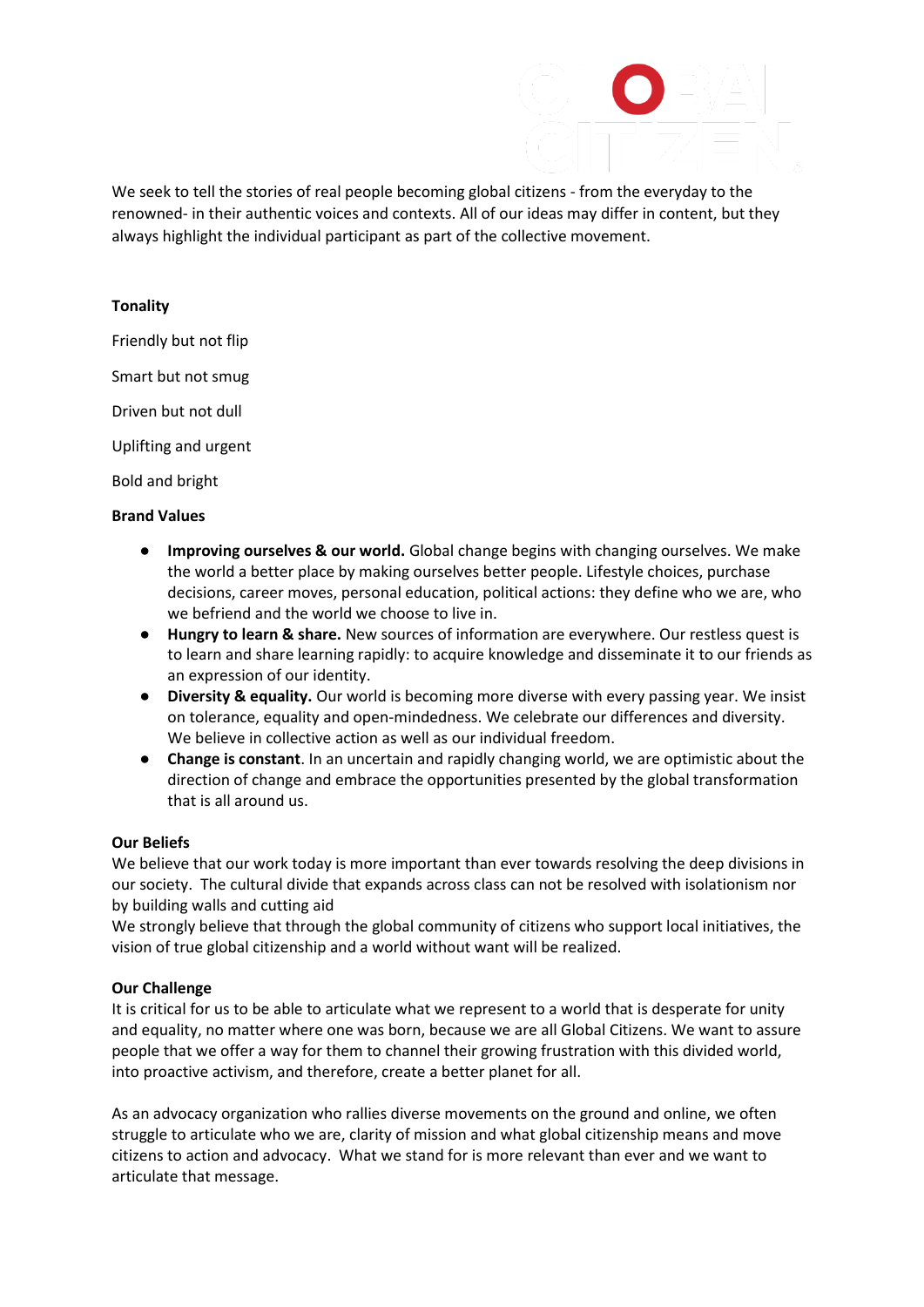

# **THE BRIEF**

Create an iconic print ad which clearly explains what GC stands for with meaningful call to action-When we come together to work for the greater good, we become global citizens.

This ad must include a way to leverage the campaign or part of the campaign on digital outlets.

# **Campaign Objectives**

- This print ad must further the Global Citizen movement.
- It must be striking and iconic.
- It must successfully call the print audience to action asking the print audience to become digital activists. Ultimately check us out online and become a Global Citizen activist.

# **Target Audience**

**We aim to reach and recruit the largest possible number of people who care about global issues. At the center of our target is empowered millennials- 18-35 years old, female 70/ male 30.** 

We want to focus on the **unlikely to vote regularly, who are in the swing middle which has irregularly engaged with our work movement**

- Statistics about your key target audiences (BD/Marketing) [Link here to Metrics](https://docs.google.com/document/d/1ehYMBJjuGE2lt1FQwWSXX7IW2-XCltCpbmxgHOFGAvU/edit)

# **Current Audience Insights:**

# *Our audience isn't them. Our audience is us.*

Registered Users -succinctly, our most engaged audience is Female, Caucasian, no children, welleducated and are just embarking on their careers.

- 69% Female
- 72% Caucasian
- 35% Single & 30% are couples without children
- 46% are well educated (College + Post Graduate Degrees)
- 78% annual salary > \$35k / year
- 93% are registered voters (28% are infrequent voters)
- 22.6% (2.03MM) users via social channels (YouTube, G+, FB, Tw, Insta, Tumblr)

**Seasoned Advocate** (aka Christine): Christine is a believer. She cares about issues related to global poverty and believes that these problems are solvable and that her contributions can have a meaningful impact on people's lives. Christine has been involved in other advocacy organizations before, and is likely currently active in another. She understands the influencer model, and trusts it. She is dialed-in to the advocacy space, and rapidly moved to the point of taking online advocacy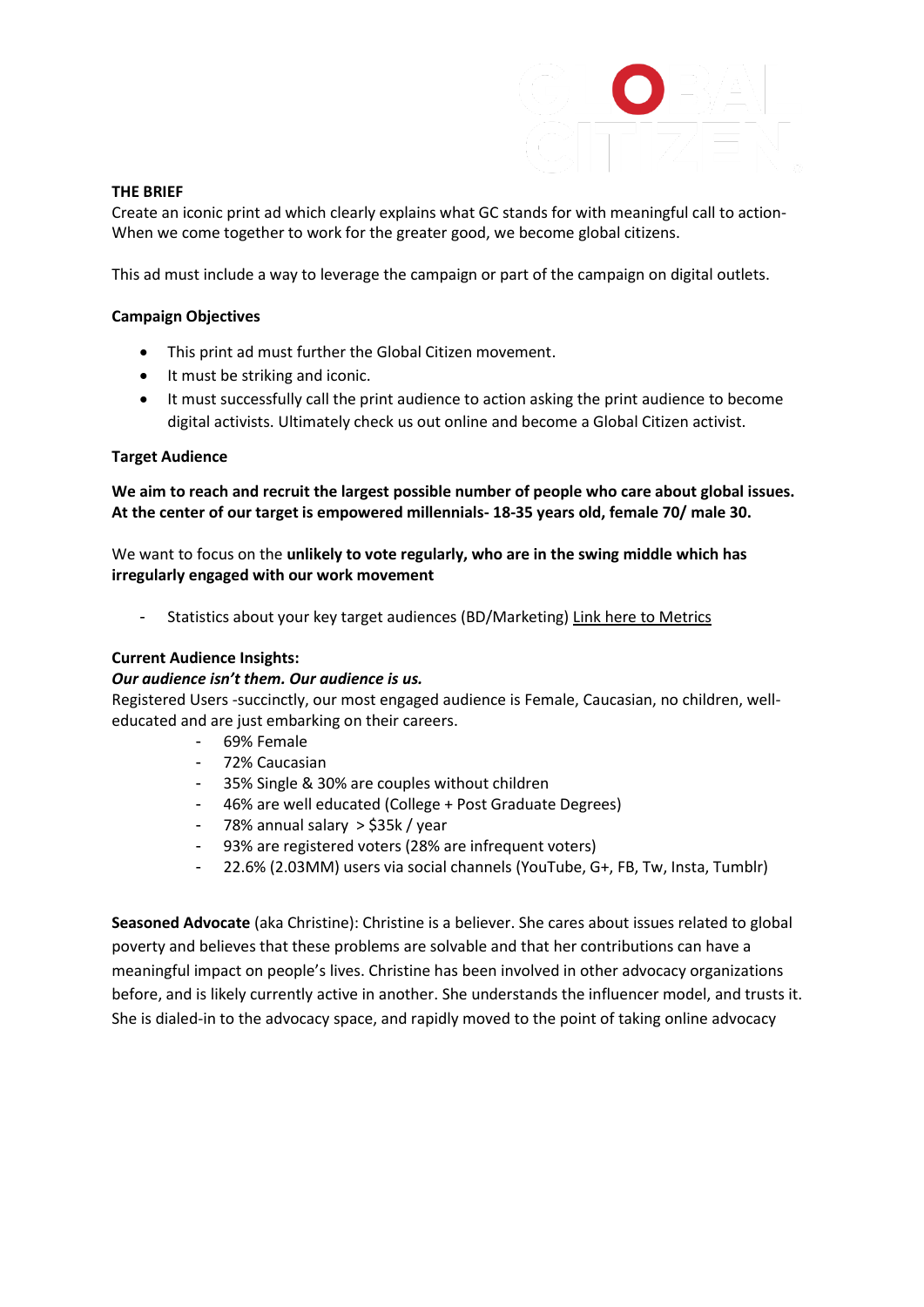actions. She wants content that can make her smarter and deepen her understanding about specific issues. She also seeks a steady diet of actions she can take to impact these problems. Christine is not personally interested in events of celebrity aspects of social movements, but does recognize the value of raising the issue's profile on a global scale.

**Empathy Builder** (aka Sarah): Sarah reads and cares about social issues. She was raised in a family that was involved directly in helping out those in need including volunteer work at a local foodbank. These experiences instilled a deep sense of moral obligation to help others, and a belief that she can impact people's lives. Now an adult, Sarah is seeking out an organization where she can "make a difference" despite her busy schedule. Sarah doesn't yet understand the petition model or how online actions make a difference, but is eager to learn and contribute. She wants to understand how the broader set of issues including sanitation, education, and the environment all connect up to solving for global poverty. She is eager to share her experiences and enlighten friends and family about the potential to make the world a better place.

**Half Believer** (aka Kyle): Kyle heard about a certain social movement through his friends, and saw festival footage. His interest is piqued about it as an effective force for driving change around poverty. However, his intermittent interactions with this particular organization thus far haven't done enough to offset his general mistrust of organizations as vehicles for social good. Kyle can be won over, but needs a better understanding of the organization's mission, education about the issues, and perhaps most importantly, evidence that it is having an impact on people's lives - directly or indirectly. Kyle is more likely to interact through social channels, perhaps through his newsfeed. He needs content that will educate and instill trust. Kyle doesn't yet understand the petition model or how online actions make a difference, but is eager to learn and contribute. He wants to understand how the broader set of issues including sanitation, education, and the environment all connect up to solving for global poverty. He wants to be armed with information to come across as "in the know" in social settings.

**Festival Fan** (aka Jason): Jason wants to drink a pint or three with Ed Sheeran. He attends University in Boston but will hop the train to NY if he won tickets to the festival. Jason noticed an email from a social movement organization announcing another chance to win tickets to the festival this year, he jumped right on and completed all the actions within a couple of days. Jason was one of the lucky ones, and won tickets. Going in, he knows that this organization has a social mission, but this is truly a side-dish to the main course that is Beyoncé. Jason was always aware of global poverty as a majorsocial issue, though he never previously felt strongly enough to make it a personal priority. The strange thing is, he was actually inspired at the festival seeing 10s of thousands of people who were into the cause led by major celebrities. He has always been interested in environmental issues, but learned at the Festival how it deeply affects the world's poor. He is open to learning more.